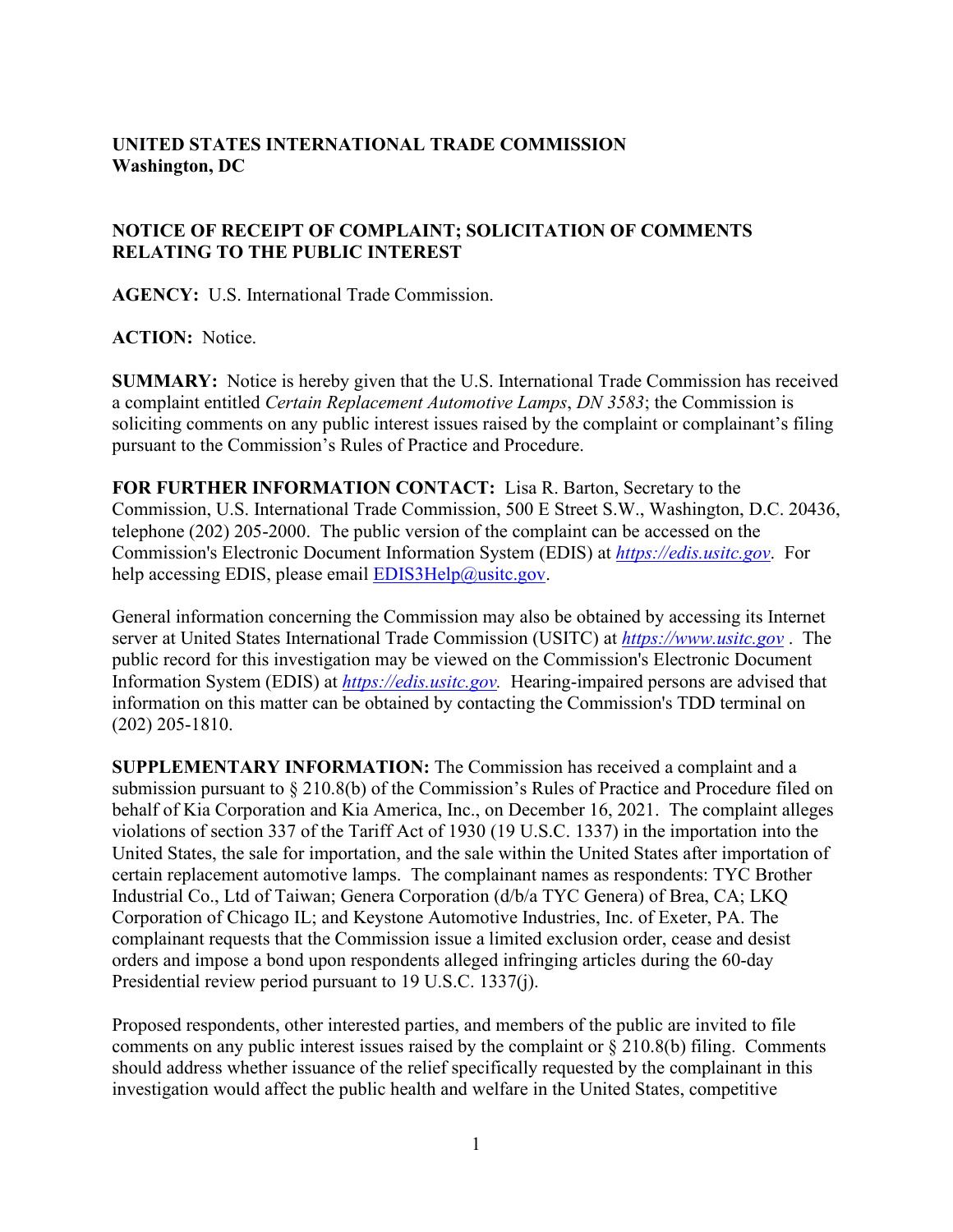conditions in the United States economy, the production of like or directly competitive articles in the United States, or United States consumers.

In particular, the Commission is interested in comments that:

- (i) explain how the articles potentially subject to the requested remedial orders are used in the United States;
- (ii) identify any public health, safety, or welfare concerns in the United States relating to the requested remedial orders;
- (iii) identify like or directly competitive articles that complainant, its licensees, or third parties make in the United States which could replace the subject articles if they were to be excluded;
- (iv) indicate whether complainant, complainant's licensees, and/or third party suppliers have the capacity to replace the volume of articles potentially subject to the requested exclusion order and/or a cease and desist order within a commercially reasonable time; and
- (v) explain how the requested remedial orders would impact United States consumers.

Written submissions on the public interest must be filed no later than by close of business, eight calendar days after the date of publication of this notice in the Federal Register. There will be further opportunities for comment on the public interest after the issuance of any final initial determination in this investigation. Any written submissions on other issues must also be filed by no later than the close of business, eight calendar days after publication of this notice in the Federal Register. Complainant may file replies to any written submissions no later than three calendar days after the date on which any initial submissions were due. No other submissions will be accepted, unless requested by the Commission. Any submissions and replies filed in response to this Notice are limited to five (5) pages in length, inclusive of attachments.

Persons filing written submissions must file the original document electronically on or before the deadlines stated above. Submissions should refer to the docket number ("Docket No. 3583") in a prominent place on the cover page and/or the first page. (*See* Handbook for Electronic Filing Procedures, **Electronic Filing Procedures**<sup>[1](#page-1-0)</sup>). Please note the Secretary's Office will accept only electronic filings during this time. Filings must be made through the Commission's Electronic Document Information System (EDIS, *[https://edis.usitc.gov](https://edis.usitc.gov/)*.) No in-person paper-based filings or paper copies of any electronic filings will be accepted until further notice. Persons with questions regarding filing should contact the Secretary at **EDIS3Help@usitc.gov**.

<span id="page-1-0"></span><sup>1</sup> Handbook for Electronic Filing Procedures: *[https://www.usitc.gov/documents/handbook\\_on\\_filing\\_procedures.pdf](https://www.usitc.gov/documents/handbook_on_filing_procedures.pdf)*